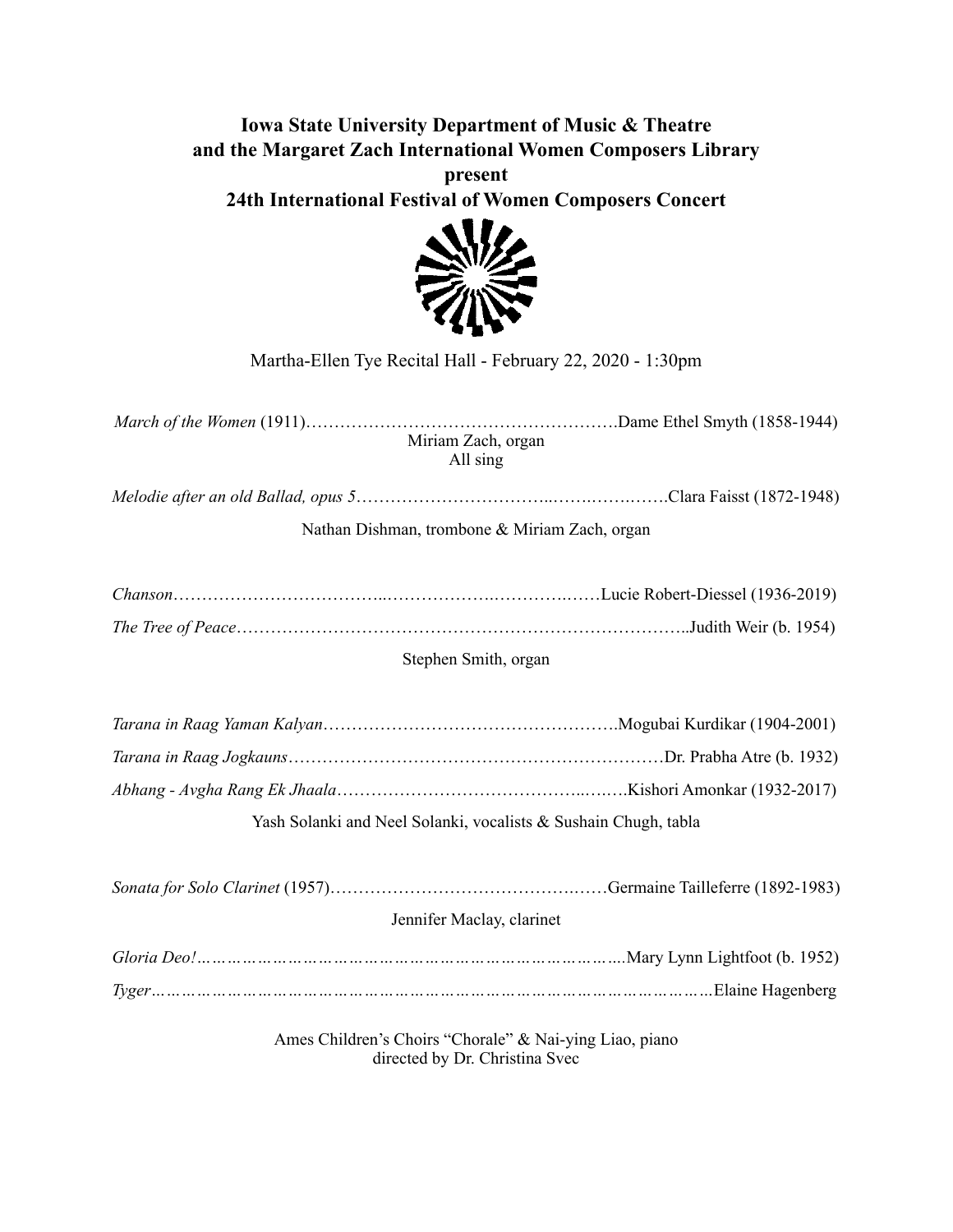#### **ABOUT THE INTERNATIONAL FESTIVAL**

Welcome to today's program that features 20th- and 21st-century music composed by women. For information about and to participate in the annual International Festivals of Women Composers that are crossroads for networking among women composers and their advocates, please visit www.iwclib.org or contact **Dr. Miriam Zach** [miriamzach@gmail.com](mailto:miriamzach@gmail.com) OR [minerva@iastate.edu](mailto:minerva@iastate.edu)

## **ABOUT THE COMPOSERS AND COMPOSITIONS**

English composer Dame Ethel Smyth (1858-1944) composed *The March of the Women* on words by English author Cicely Hamilton (1872-1952). In 1911 it became the official anthem of the Women's Social and Political Union (WSPU) and women's suffrage (right to vote) movement in the United Kingdom and elsewhere. In 1904 the International Woman Suffrage Alliance (IWSA) was founded in Berlin by Carrie Chapman Catt and Susan B. Anthony, among others, and headquartered in London. The IWSA became the International Alliance of Women (IAW) to promote women's rights internationally. In the United States the 19th Amendment granting women the right to vote was ratified on August 18, 1920.

#### **The March of the Women**

Shout, shout, up with your song, cry with the wind, for the dawn is breaking. March, march, swing you along, wide blows our banner and hope is waking. Song with its story dreams with their glory, Lo! they call, and glad in their word! Forward! Hark how it swells, Thunder of freedom, the voice of the Lord!.

Long, long, we in the past, covered in dread from the light of heaven. Strong, strong, stand we at last, fearless in faith and with right new given. Strength with its beauty, life with its duty, (Hear the voice, oh hear and obey). These, these beckon us on, open your eyes to the blaze of day.

Comrades, ye who have dared, first in the battle to strive and sorrow. Scorned, spurned, nought have ye cared, raising your eyes to a wider morrow. Ways that are weary, days that are dreary, toil and pain by faith ye have borne. Hail, hail victors ye stand, wearing the wreath that the brave have worn.

Life, strife, these two are one, naught can ye win but by faith and daring On, on that you have done, but for the work of today preparing. Firm in reliance, laugh a defiance, laugh in hope, for sure is the end. March, march, many as one, shoulder to shoulder and friend to friend.

**Clara Faisst** (1872-1948) was a German pianist, composer, and writer. Today's performance is a premiere arrangement for trombone and organ by Dr. Nathan Dishman and Dr. Miriam Zach of Clara Faisst's *Melodie, opus 5* that she composed for cello and piano.

**Lucie Robert-Diessel** (Rennes, France 1936-2019) studied at the Paris Conservatoire where she received the Premier Grand Prix de Rome in 1965. She taught harmony, music theory and piano at the Conservatoire de Paris (1972-2001) and concertized as pianist in Europe, the United States, Canada and Japan. She composed piano, chamber, saxophone, choral and orchestral works. "In contradiction to first thoughts the listener may have regarding the title *Chanson* (song), this is not wholly a lyrical work. Rather it is based upon blocks of sound surrounding a central cry reaching from the lowest register of the organ to the highest built upon a foundation of descending pedal notes as the cry reaches to the heights. Finally, in the coda we return to the opening, where the intent to rise up has either been satisfied or the intent has simply failed from exhaustion. You the listener are left to decide!" -Dr. Stephen Smith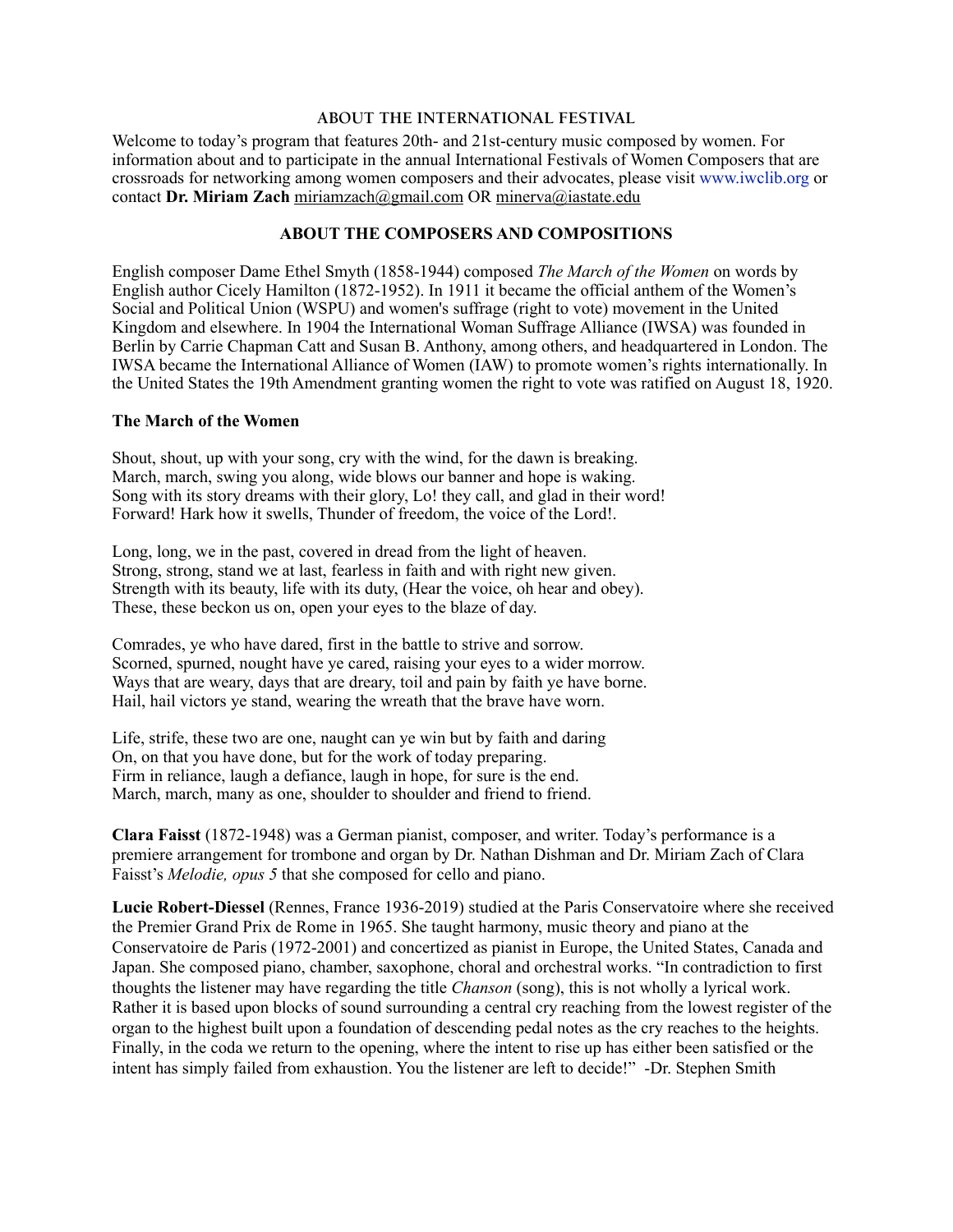**Judith Weir** (b. 1954), oboist, was born into a Scottish family but grew up near London. She studied composition with John Taverner before going to Cambridge University where she studied with Robin Holloway, later attending the Tanglewood music festival in Massachusetts. She wrote several operas and orchestral works while resident composer with the City of Birmingham Symphony Orchestra in the 1990s. She was appointed to the prestigious post of Master of the Queens Music in 2014. Her music draws upon Medieval history and traditional folk music. Her musical language can be regarded as fairly conservative, with a "knack of making simple musical ideas appear freshly mysterious." *The Tree of Peace,* referring to cultivation of the olive tree, was commissioned in memory of Richard Axtell (1952-2015), much-loved organist of the Parish of St. Andrews, West Tarring, Sussex, England. The work is built as a set of variations on a beautiful melody with rich lush harmonies.

**Taranas** are a type of composition in Hindustani Classical music, that use rhythmic syllabus instead of words. By using syllables, the composer can express the essence of the Raga, and experiment with rhythm, without constraints of lyrical meaning. The structure consists of a main melody repeated many times, with variation and elaboration at the performer's discretion, e.g. *Tarana* in Raag Yaman Kalyan by Mogubai Kurdikar, and *Tarana* in Raag Jogkauns by Dr. Prabha Atre.

**Mogubai Kurdikar** (1904-2001) was a renowned Indian classical vocalist and composer, belonging to the historic Jaipur-Atrauli *gharana* (school/lineage of musicians). She was one of the first actively performing female musicians of her time and helped establish a place for females as professional classical musicians in India.

**Dr. Prabha Atre** (b. 1932) is a leading Indian Classical vocalist, belonging to the Kirana *gharana*  (school/lineage of musicians). She is renowned as a performer and has released 11 books of compositions over her career.

**Abhangs** are a type of devotional music popular in the Indian state of Maharashtra, that are based on devotional poems written by saints or the *warkari* tradition. While the dominant style of Indian devotional music, *Bhajans*, focus on an introspective and inward experience, *Abhangs* are more exuberant and communitarian in style, e.g. *Abhang* - *Avgha Rang Ek Jhaala* by Kishori Amonkar.

**Kishori Amonkar** (1932-2017) was a leading and revolutionary Indian Classical vocalist, belonging to the *Jaipur-Atrauli gharana* (school/lineage of musicians). In this piece, she has composed music to the words of a devotional poem written by the female poet-saint Soyarabai (14<sup>th</sup> Century C.E.).

#### **Lyrics by Saint Soyarabai (14th Century)**

#### **Avagha rang ek jhaala l Rangi rangala shrirang ll**

*All the colors became one; and the lord rejoiced in this color* 

## **Mi tunpan gele waaya l Paahata pandharichya raaya ll**

*The sense of I and You were lost; upon seeing the Lord* 

## **Dehi asoni widehi l Sada samaadhist paahi ll**

*Though he is in body, is bodyless; immersed in a deep meditation* 

## **Paahate paahane gele duri l Mhane chokhiyaachi mahaari ll**

*The Perceiver, and the act of Perceiving went far away; so, says the Saint Soyarabai*